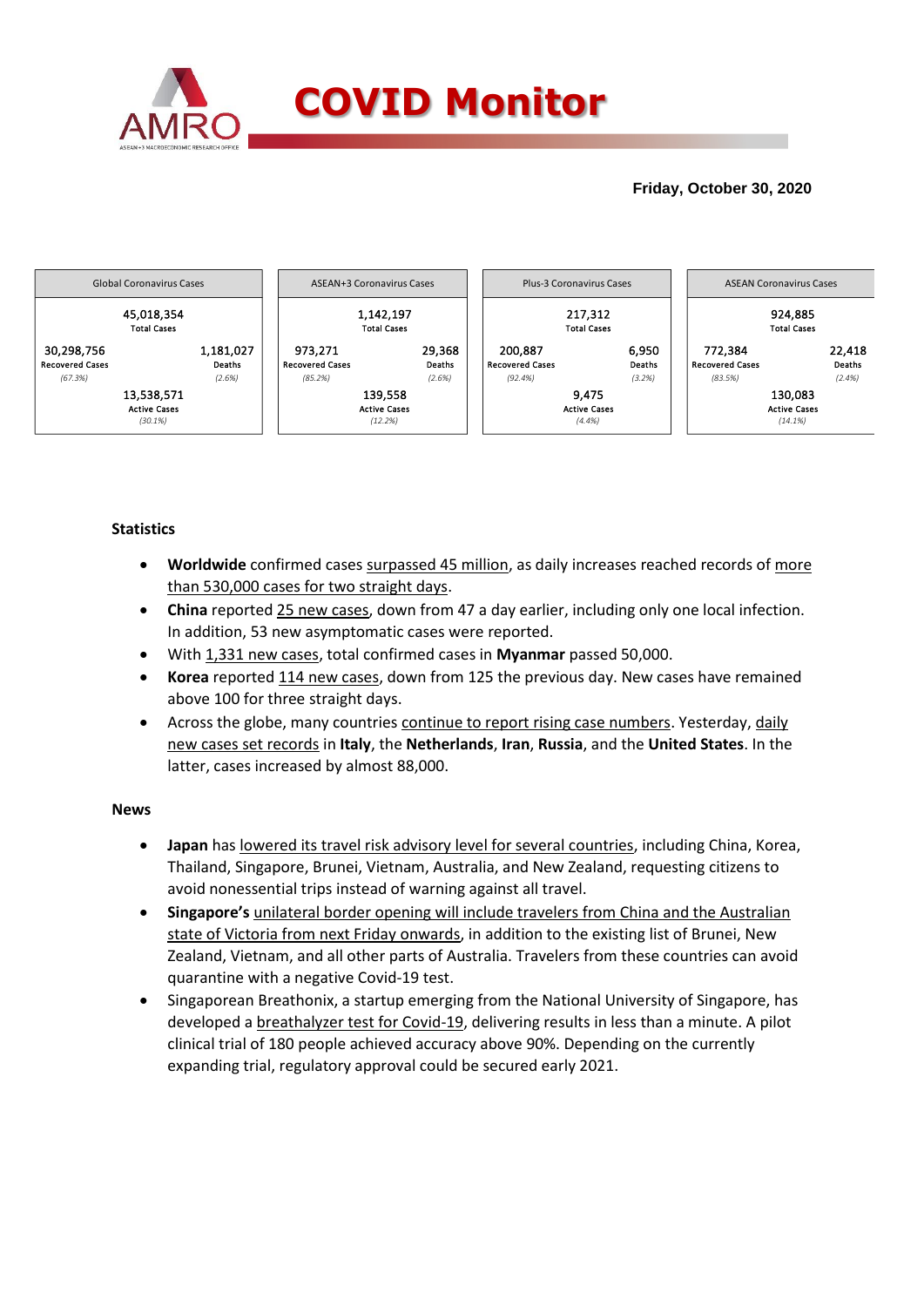

#### Overview of Confirmed COVID-19 Cases

| Data as of 29/10/2020 |
|-----------------------|
|                       |

| <b>Economy</b>         | <b>Total</b>         | Cases per 1M            | <b>New</b>              | <b>New Cases per</b> | <b>New Cases</b>    | <b>ANew Cases</b> | ∆% New     | <b>Total</b>     | <b>New</b>  | <b>Fatality</b> | <b>Total</b>             | <b>Recovery</b> | <b>Active</b>     | <b>Resolved cases</b>    |
|------------------------|----------------------|-------------------------|-------------------------|----------------------|---------------------|-------------------|------------|------------------|-------------|-----------------|--------------------------|-----------------|-------------------|--------------------------|
|                        | Cases                | Population              | Cases                   | 1M Pop.              | $(7$ -day avg $)^1$ |                   | Cases      | <b>Deaths</b>    | Deaths      | <b>Rate (%)</b> | <b>Recovered</b>         | <b>Rate (%)</b> | Cases             | $(96)^2$                 |
| Global                 | 45,018,354           |                         | 536,687                 |                      |                     | 6,106             | 1.2        | 1,181,027        | 7,020       | 2.6             | 30,298,756               | 67.3            | 13,538,571        | 69.9                     |
| ASEAN+3                | 1,142,197            |                         | 8,263                   |                      |                     | $-926$            | 0.7        | 29,368           | 167         | 2.6             | 973,271                  | 85.2            | 139,558           | 69.9                     |
| Plus-3<br><b>ASEAN</b> | 217,312<br>924,885   |                         | 939<br>7,324            |                      |                     | 34<br>$-960$      | 0.4<br>0.8 | 6,950<br>22,418  | 18<br>149   | 3.2<br>2.4      | 200,887<br>772,384       | 92.4<br>83.5    | 9,475<br>130,083  | 87.8<br>86.8             |
|                        |                      |                         |                         |                      |                     |                   |            |                  |             |                 |                          |                 |                   |                          |
| China                  | 85,940               | 61                      | 25                      | 0.0                  |                     | $-22$             | 0.0        | 4,634            | $\mathbf 0$ | 5.4             | 80,963                   | 94.2            | 343               | 99.6                     |
| Hong Kong, China       | 5,313                | 696                     | $\overline{\mathbf{3}}$ | 0.4                  |                     | $\,$ 1            | $0.1\,$    | 105              | 0           | 2.0             | 5,073                    | 95.5            | 135               | 97.5                     |
| Japan                  | 99,674               | 793                     | 797                     | 6.3                  |                     | 66                | 0.8        | 1,748            | 17          | 1.8             | 90,624                   | 90.9            | 7,302             | 92.7                     |
| Korea                  | 26,385               | 507                     | 114                     | 2.2                  |                     | $-11$             | 0.4        | 463              | 1           | 1.8             | 24,227                   | 91.8            | 1,695             | 93.6                     |
|                        |                      |                         |                         |                      |                     |                   |            |                  |             |                 |                          |                 |                   |                          |
| Indonesia              | 404,048              | 1,497                   | 3,565                   | 13.2                 |                     | $-464$            | 0.9        | 13,701           | 89          | 3.4             | 329,778                  | 81.6            | 60,569            | 85.0                     |
| Malaysia               | 30,090               | 906                     | 649                     | 19.5                 |                     | $-152$            | 2.2        | 246              | $\mathsf 0$ | 0.8             | 19,757                   | 65.7            | 10,087            | 66.5                     |
| Philippines            | 376,935              | 3,425                   | 1,755                   | 15.9                 |                     | $-281$            | 0.5        | 7,147            | 33          | 1.9             | 329,848                  | 87.5            | 39,940            | 89.4                     |
| Singapore              | 57,994               | 10,171                  | $\overline{7}$          | 1.2                  |                     | $\pmb{0}$         | 0.0        | 28               | $\mathbf 0$ | 0.0             | 57,899                   | 99.8            | 67                | 99.9                     |
| Thailand               | 3,775                | 56                      | 12                      | 0.2                  |                     | 8                 | 0.3        | 59               | 0           | 1.6             | 3,585                    | 95.0            | 131               | 96.5                     |
| Brunei Darussalam      | 148                  | 328                     | 0                       | 0.0                  |                     | 0                 | 0.0        | 3                | $\mathbf 0$ | 2.0             | 143                      | 96.6            | $\overline{2}$    | 98.6                     |
| Cambodia               | 291                  | 17                      | $\mathbf{1}$            | 0.1                  |                     | $\mathbf 1$       | 0.3        | $\mathbf 0$      | 0           | 0.0             | 283                      | 97.3            | 8                 | 97.3                     |
| Lao PDR                | 24                   | $\overline{\mathbf{3}}$ | $\Omega$                | 0.0                  |                     | $\mathbf 0$       | 0.0        | $\mathbf 0$      | 0           | 0.0             | 22                       | 91.7            | $\overline{2}$    | 91.7                     |
| Myanmar                | 50,403               | 944                     | 1,331                   | 24.9                 |                     | $-75$             | 2.7        | 1199             | 27          | 2.4             | 30007                    | 59.5            | 19,197            | 61.9                     |
| Vietnam                | 1,177                | 12                      | 4                       | 0.0                  |                     | 3                 | 0.3        | 35               | 0           | 3.0             | 1,062                    | 90.2            | 80                | 93.2                     |
|                        |                      |                         |                         |                      |                     |                   |            |                  |             |                 |                          |                 |                   |                          |
| Belgium                | 392,258              | 34,059                  | 23,921                  | 2,077.0              |                     | $-10,698$         | 6.5        | 11,308           | 138         | 2.9             |                          | ÷               |                   | $\overline{\phantom{a}}$ |
| France                 | 1,288,478            | 19,825                  | 47,616                  | 732.6                |                     | 12,768            | 3.8        | 35,728           | 235         | 2.8             |                          | ÷,              |                   | ÷                        |
| Germany                | 498,354              | 6,006                   | 11,382                  | 137.2                |                     | $-12,171$         | 2.3        | 10,305           | 46          | 2.1             | 340,436                  | 68.3            | 147,613           | 70.4                     |
| Italy                  | 616,595              | 10,237                  | 26,829                  | 445.4                |                     | 1,841             | 4.5        | 38,122           | 217         | 6.2             | 279,282                  | 45.3            | 299,191           | 51.5                     |
| Netherlands            | 336,629              | 19,480                  | 16,638                  | 962.8                |                     | 8,536             | 5.2        | 7,321            | 119         | 2.2             | J.                       | $\sim$          |                   | $\sim$                   |
| Spain                  | 1,160,083            | 24,753                  | 23,580                  | 503.1                |                     | 3,815             | 2.1        | 35,639           | 173         | 3.1             | 150,376                  | 13.0            | 53,521            | 95.4                     |
| Switzerland            | 145,044              | 16,774                  | 9,386                   | 1,085.5              |                     | 770               | 6.9        | 2,200            | 42          | 1.5             | 65,100                   | 44.9            | 77,744            | 46.4                     |
| United Kingdom         | 968,456              | 14,400                  | 26,181                  | 389.3                |                     | 1,481             | 2.8        | 46,791           | 370         | 4.8             | $\overline{\phantom{a}}$ | $\sim$          |                   | $\sim$                   |
|                        |                      |                         |                         |                      |                     | $-2,523$          |            |                  |             |                 |                          |                 |                   |                          |
| Brazil                 | 5,494,376            | 25,993                  | 26,106                  | 123.5                |                     | 354               | 0.5        | 158,969          | 513         | 2.9             | 4,962,574                | 90.3            | 372,833           | 93.2                     |
| Canada                 | 231,383              | 6,119                   | 3,017                   | 79.8                 |                     | $-657$            | 1.3        | 10,127           | 43          | 4.4             | 194,105                  | 83.9            | 27,151<br>167,224 | 88.3<br>85.4             |
| Argentina              | 1,143,800<br>912,811 | 25,110                  | 13,267<br>5,948         | 291.3<br>46.8        |                     | 353               | 1.2<br>0.7 | 30,442<br>90,773 | 371<br>464  | 2.7<br>9.9      | 946,134<br>770,007       | 82.7            | 52,031            | 94.3                     |
| Mexico<br>Peru         | 894,928              | 7,182<br>27,264         | 2,431                   | 74.1                 |                     | 508               | 0.3        | 34,315           | 58          | 3.8             | 819,717                  | 84.4<br>91.6    | 40,896            | 95.4                     |
| <b>United States</b>   | 8,874,142            | 26,806                  | 87,379                  | 263.9                |                     | 8,690             | 1.0        | 227,741          | 971         | 2.6             | 3,554,336                | 40.1            | 5,092,065         | 42.6                     |
|                        |                      |                         |                         |                      |                     |                   |            |                  |             |                 |                          |                 |                   |                          |
| Australia              | 27,579               | 1,062                   | 14                      | 0.5                  |                     | $\overline{2}$    | 0.1        | 907              | $\mathbf 0$ | 3.3             | 25,239                   | 91.5            | 1,433             | 94.8                     |
| India                  | 8,088,851            | 5,906                   | 48,648                  | 35.5                 |                     | $-1,233$          | 0.6        | 121,090          | 563         | 1.5             | 7,373,375                | 91.2            | 594,386           | 92.7                     |
| Iran                   | 596,941              | 7,094                   | 8,293                   | 98.6                 |                     | 1,469             | 1.4        | 34,113           | 399         | 5.7             | 472,598                  | 79.2            | 90,230            | 84.9                     |
| Russia                 | 1,570,446            | 10,711                  | 17,418                  | 118.8                |                     | 1,532             | 1.1        | 27,111           | 359         | 1.7             | 1,179,465                | 75.1            | 363,870           | 76.8                     |
| Saudi Arabia           | 346,482              | 9,967                   | 435                     | 12.5                 |                     | 19                | 0.1        | 5,363            | 15          | 1.5             | 333,005                  | 96.1            | 8,114             | 97.7                     |
| South Africa           | 721,770              | 12,086                  | 2,056                   | 34.4                 |                     | 193               | 0.3        | 19,164           | 53          | 2.7             | 649,935                  | 90.0            | 52,671            | 92.7                     |

Source: Haver Analytics, sourced from John Hopkins University; AMRO staff calculations.<br>Notes: New cases since previous day. Δ% refers to percentage change since previous day. Fatality rate measured as deaths per confirme